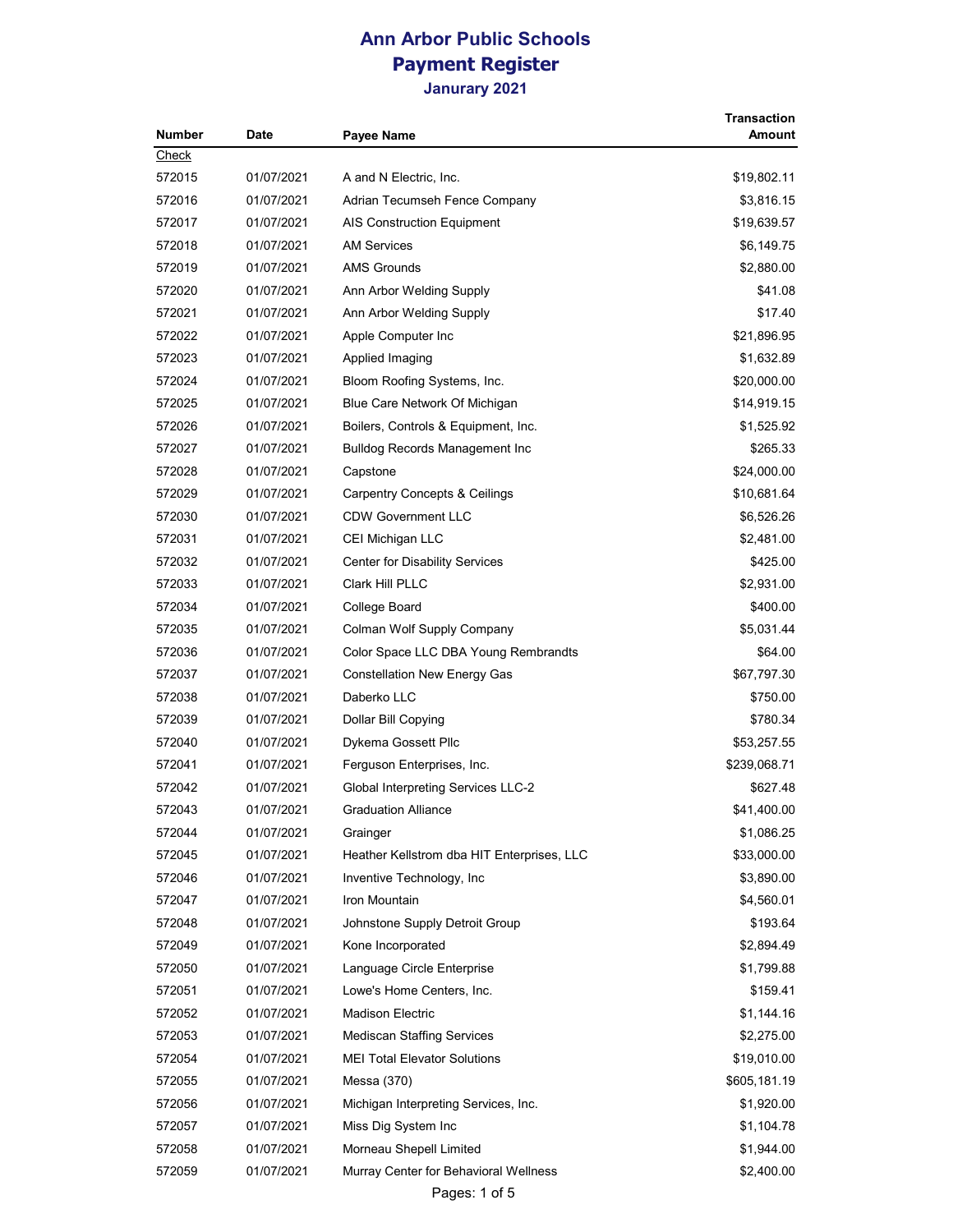**Janurary 2021**

| 572060 | 01/07/2021 | Napa Auto Parts                                     | \$71.94        |
|--------|------------|-----------------------------------------------------|----------------|
| 572061 | 01/07/2021 | Newsela, Inc.                                       | \$3,500.00     |
| 572062 | 01/07/2021 | Office Depot                                        | \$825.27       |
| 572063 | 01/07/2021 | <b>Pediatric Therapy Associates</b>                 | \$32,117.50    |
| 572064 | 01/07/2021 | Precision Concrete Inc                              | \$5,145.00     |
| 572065 | 01/07/2021 | <b>Priority Health</b>                              | \$2,065,693.11 |
| 572066 | 01/07/2021 | Pro-Ed                                              | \$1,412.80     |
| 572067 | 01/07/2021 | Quench USA Inc.                                     | \$79.90        |
| 572068 | 01/07/2021 | Riegle Timing Consultants Cs/pcard                  | \$2,250.00     |
| 572069 | 01/07/2021 | <b>RJ Landau Partners</b>                           | \$5,062.50     |
| 572070 | 01/07/2021 | School Specialty Inc*                               | \$868.94       |
| 572071 | 01/07/2021 | Secrest, Wardle, Lynch, Hampton, Truex & Morley, Pc | \$784.70       |
| 572072 | 01/07/2021 | Sentinel Technologies Inc                           | \$27,734.00    |
| 572073 | 01/07/2021 | Soliant Health                                      | \$10,560.00    |
| 572074 | 01/07/2021 | Stantec Architecture Inc.                           | \$31,949.75    |
| 572075 | 01/07/2021 | Staples Advantage                                   | \$1,351.40     |
| 572076 | 01/07/2021 | Stevens Disposal & Recycling Services Inc           | \$1,020.00     |
| 572077 | 01/07/2021 | <b>Superior Text</b>                                | \$1,606.08     |
| 572078 | 01/07/2021 | <b>Talx Corporation</b>                             | \$108.60       |
| 572079 | 01/07/2021 | The Heaney Group                                    | \$1,014.00     |
| 572080 | 01/07/2021 | Therapy Travelers                                   | \$4,800.00     |
| 572081 | 01/07/2021 | <b>Toshiba Business Solutions</b>                   | \$6,907.60     |
| 572082 | 01/07/2021 | Tribune Content Agency LLC                          | \$1,200.00     |
| 572083 | 01/07/2021 | <b>University Translator Services</b>               | \$1,665.00     |
| 572084 | 01/07/2021 | Venture International LLC                           | \$1,125.00     |
| 572085 | 01/07/2021 | Video And Internet Stuff, Llc                       | \$3,387.20     |
| 572086 | 01/07/2021 | W.J. O'Neil Company                                 | \$42,532.74    |
| 572087 | 01/07/2021 | Wolverine Supply Inc                                | \$929.37       |
| 572088 | 01/07/2021 | Paradigm Equities Inc                               | \$7,346.52     |
| 572089 | 01/07/2021 | Davillier, Jasmine                                  | \$108.90       |
| 572090 | 01/07/2021 | Kubley, Cindy                                       | \$78.75        |
| 572091 | 01/07/2021 | Kubley, Cindy                                       | \$55.50        |
| 572092 | 01/07/2021 | Lareau, Connie                                      | \$31.25        |
| 572093 | 01/07/2021 | Thomas-Palmer, Jonathan                             | \$91.65        |
| 572094 | 01/07/2021 | Wu, Guangquan                                       | \$119.99       |
| 572095 | 01/15/2021 | Asset Acceptance LLC                                | \$244.15       |
| 572096 | 01/15/2021 | Berndt & Associates, P.C.                           | \$121.61       |
| 572097 | 01/15/2021 | Better Day Loan                                     | \$68.93        |
| 572098 | 01/15/2021 | Michigan Education Association (MEA)                | \$890.44       |
| 572099 | 01/15/2021 | Michigan Education Association (MEA)                | \$1,417.56     |
| 572100 | 01/15/2021 | Michigan Guaranty Agency                            | \$84.45        |
| 572101 | 01/15/2021 | Oklahoma Centralized Support Registry- FOC 711      | \$311.90       |
| 572102 | 01/15/2021 | University Of Michigan Credit Union                 | \$50.00        |
| 572103 | 01/15/2021 | Chapter 13 Trustee                                  | \$483.85       |
| 572104 | 01/15/2021 | Michigan Guaranty Agency                            | \$207.80       |
| 572105 | 01/15/2021 | Michigan State Disbursement Unit                    | \$3,950.40     |
| 572106 | 01/15/2021 | Office Of The Chapter 13 Trustee                    | \$516.59       |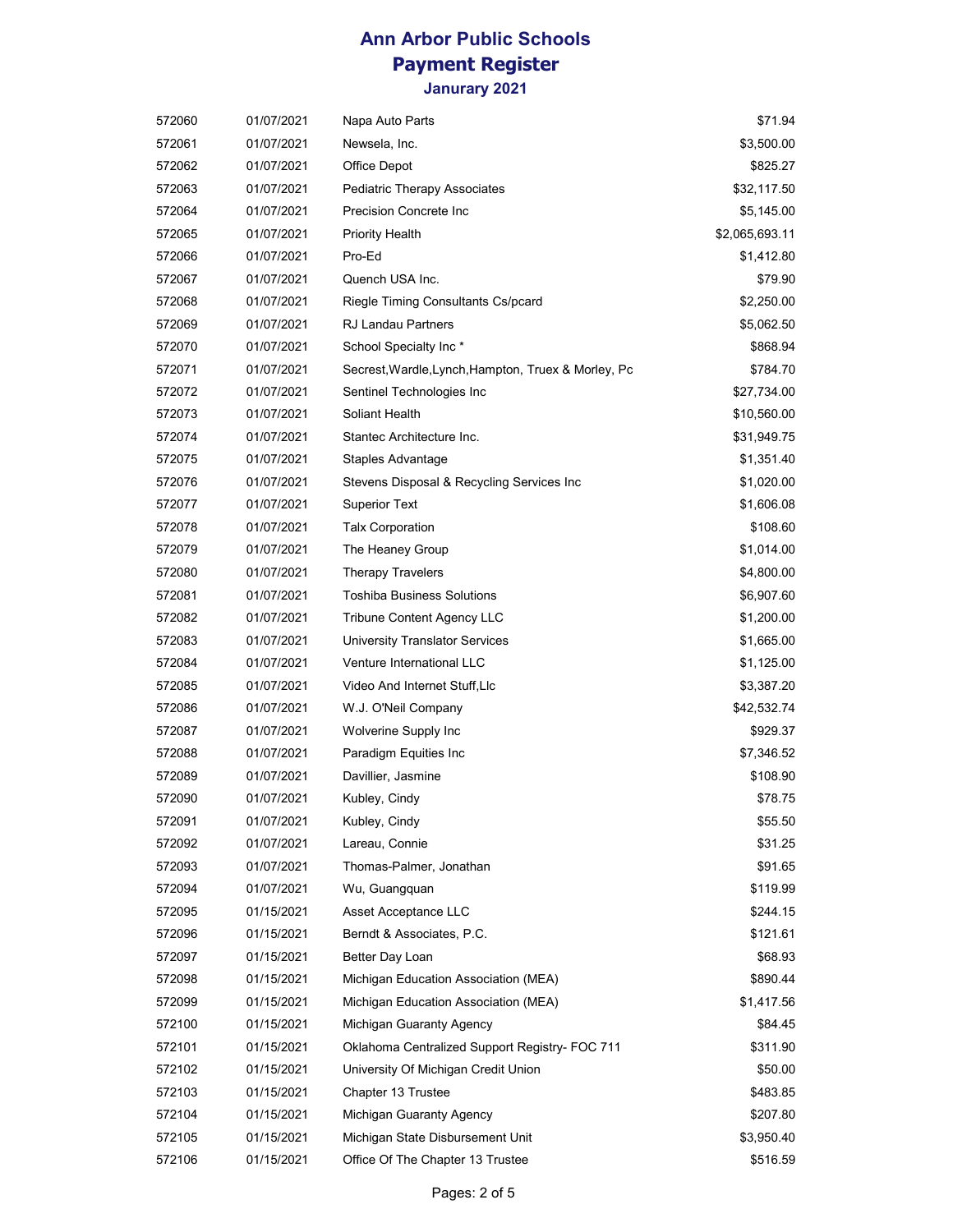| 572107 | 01/21/2021 | 2080 Media inc dba PlayOn! Sports                 | \$2,500.00   |
|--------|------------|---------------------------------------------------|--------------|
| 572108 | 01/21/2021 | A and N Electric, Inc.                            | \$21,496.40  |
| 572109 | 01/21/2021 | ABM Industry Groups, LLC                          | \$507,514.41 |
| 572110 | 01/21/2021 | <b>AM Services</b>                                | \$209,513.50 |
| 572111 | 01/21/2021 | Amazon.com LLC                                    | \$563.30     |
| 572112 | 01/21/2021 | Ann Arbor Observer                                | \$3,985.60   |
| 572113 | 01/21/2021 | Ann Arbor Welding Supply                          | \$18.60      |
| 572114 | 01/21/2021 | Apple Computer Inc                                | \$497.00     |
| 572115 | 01/21/2021 | Arch Environmental Group, Inc.                    | \$30,791.23  |
| 572116 | 01/21/2021 | Atlas Oil Company                                 | \$1,564.78   |
| 572117 | 01/21/2021 | <b>Baruzzini Aquatics</b>                         | \$5,385.00   |
| 572118 | 01/21/2021 | <b>Belle Tire</b>                                 | \$942.94     |
| 572119 | 01/21/2021 | Bibliotheca, LLC                                  | \$2,400.00   |
| 572120 | 01/21/2021 | Boilers, Controls & Equipment, Inc.               | \$321.96     |
| 572121 | 01/21/2021 | Broadspire Services Inc.                          | \$1,616.94   |
| 572122 | 01/21/2021 | Busch's Valuland-Main St                          | \$113.08     |
| 572123 | 01/21/2021 | Carrie Kouri dba Especial Needs LLC               | \$83.80      |
| 572124 | 01/21/2021 | <b>CDW Government LLC</b>                         | \$36,255.42  |
| 572125 | 01/21/2021 | Cengage Learning                                  | \$721.76     |
| 572126 | 01/21/2021 | Center for Neuropsychology & Learning             | \$2,500.00   |
| 572127 | 01/21/2021 | City Of Ann Arbor Treasurer                       | \$250.00     |
| 572128 | 01/21/2021 | <b>College for Creative Studies</b>               | \$5,000.00   |
| 572129 | 01/21/2021 | Colman Wolf Supply Company                        | \$28,963.98  |
| 572130 | 01/21/2021 | Davis Vision                                      | \$3,237.78   |
| 572131 | 01/21/2021 | Detroit Edison Or Dte Energy                      | \$236,045.56 |
| 572132 | 01/21/2021 | Detroit Salt Company Llc                          | \$13,401.10  |
| 572133 | 01/21/2021 | Detroit Urban Debate League                       | \$175.00     |
| 572134 | 01/21/2021 | Dihydro Services Inc                              | \$212.00     |
| 572135 | 01/21/2021 | Distributive Education Clubs Of America (deca Inc | \$830.00     |
| 572136 | 01/21/2021 | Dollar Bill Copying                               | \$509.13     |
| 572137 | 01/21/2021 | Dte Energy                                        | \$27,295.10  |
| 572138 | 01/21/2021 | DuPree, Krystle                                   | \$130.00     |
| 572139 | 01/21/2021 | Eidex LLC                                         | \$38,088.00  |
| 572140 | 01/21/2021 | Environmental Consulting & Tech. Inc-ECT          | \$1,850.00   |
| 572141 | 01/21/2021 | Ferguson Enterprises, Inc.                        | \$84,411.84  |
| 572142 | 01/21/2021 | Fiber Link Inc.                                   | \$3,785.50   |
| 572143 | 01/21/2021 | Fishbeck                                          | \$4,250.00   |
| 572144 | 01/21/2021 | Follett School Solutions, Inc.                    | \$451.00     |
| 572145 | 01/21/2021 | Gaynor, Jeffrey, T                                | \$130.00     |
| 572146 | 01/21/2021 | <b>General Painting Company LLC</b>               | \$31,800.00  |
| 572147 | 01/21/2021 | Getaway Tours Inc                                 | \$1,295.00   |
| 572148 | 01/21/2021 | <b>Global Interpreting Services LLC-2</b>         | \$1,751.06   |
| 572149 | 01/21/2021 | Grainger                                          | \$1,981.22   |
| 572150 | 01/21/2021 | H.V. Burton Company                               | \$6,401.20   |
| 572151 | 01/21/2021 | Hewitt's Music, Inc.                              | \$105.00     |
| 572152 | 01/21/2021 | Huron Valley Electric                             | \$21,689.00  |
| 572153 | 01/21/2021 | Iron Mountain                                     | \$533.76     |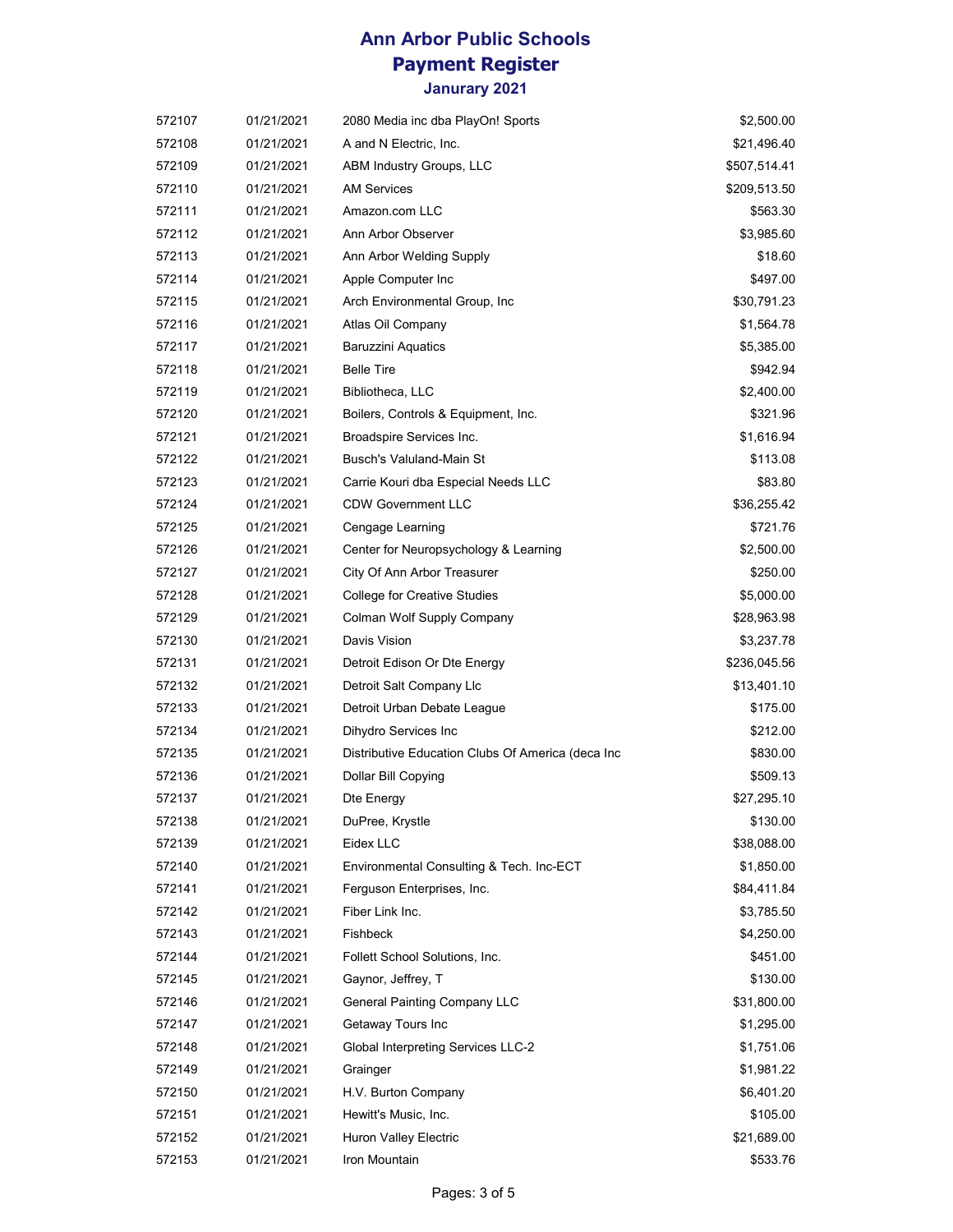| 572154 | 01/21/2021 | J W Pepper & Sons, Inc.                          | \$236.74       |
|--------|------------|--------------------------------------------------|----------------|
| 572155 | 01/21/2021 | James Lee Michaels DBA Avery Systems             | \$1,680.00     |
| 572156 | 01/21/2021 | JDRM Engineering, Inc.                           | \$1,631.50     |
| 572157 | 01/21/2021 | Johnson, Bryan, Lee                              | \$130.00       |
| 572158 | 01/21/2021 | Johnstone Supply Detroit Group                   | \$250.32       |
| 572159 | 01/21/2021 | Junior Library Guild                             | \$727.30       |
| 572160 | 01/21/2021 | Kelly-Shaieb, Jessica, Leigh                     | \$130.00       |
| 572161 | 01/21/2021 | King's Keyboard House, Inc.                      | \$2,200.00     |
| 572162 | 01/21/2021 | Knowledge Matters Inc                            | \$2,590.00     |
| 572163 | 01/21/2021 | Kone Incorporated                                | \$18,375.00    |
| 572164 | 01/21/2021 | Konica Minolta Business Solutions USA, Inc.      | \$5,711.00     |
| 572165 | 01/21/2021 | Lazarus, Rebecca, Ruth                           | \$130.00       |
| 572166 | 01/21/2021 | Learning Without Tears                           | \$5,371.85     |
| 572167 | 01/21/2021 | <b>Madison Electric</b>                          | \$3,224.24     |
| 572168 | 01/21/2021 | <b>Meal Magic Corporation</b>                    | \$495.00       |
| 572169 | 01/21/2021 | Medco Supply Co (lockbox) Or Masune & Surgical S | \$2,054.71     |
| 572170 | 01/21/2021 | <b>Mediscan Staffing Services</b>                | \$4,550.00     |
| 572171 | 01/21/2021 | Meridian Winds LLC                               | \$130.00       |
| 572172 | 01/21/2021 | <b>Metro Waste Service</b>                       | \$1,360.00     |
| 572173 | 01/21/2021 | MI Assoc Of Admins Of Spec Ed MAASE              | \$210.00       |
| 572174 | 01/21/2021 | Michigan DECA                                    | \$947.00       |
| 572175 | 01/21/2021 | Michigan Power Rodding, Inc.                     | \$191.00       |
| 572176 | 01/21/2021 | Miller Canfield Paddock Stone Plc                | \$4,225.00     |
| 572177 | 01/21/2021 | <b>MLive Media Group</b>                         | \$345.36       |
| 572178 | 01/21/2021 | N <sub>2y</sub> , Inc                            | \$199.68       |
| 572179 | 01/21/2021 | National Superintendents Roundtable              | \$2,245.00     |
| 572180 | 01/21/2021 | Newsela, Inc.                                    | \$4,900.00     |
| 572181 | 01/21/2021 | Novi High School                                 | \$75.00        |
| 572182 | 01/21/2021 | NUCO2 Inc                                        | \$1,462.68     |
| 572183 | 01/21/2021 | Office Depot                                     | \$3,904.25     |
| 572184 | 01/21/2021 | <b>OHM Advisors</b>                              | \$39,108.00    |
| 572185 | 01/21/2021 | <b>Pioneer Drama Service</b>                     | \$253.50       |
| 572186 | 01/21/2021 | <b>Pitney Bowes</b>                              | \$99.00        |
| 572187 | 01/21/2021 | <b>Pittsfield Charter Township</b>               | \$18.36        |
| 572188 | 01/21/2021 | <b>Priority Health</b>                           | \$1,742,076.78 |
| 572189 | 01/21/2021 | Proterra Inc.                                    | \$70,450.00    |
| 572190 | 01/21/2021 | Querijero, Ernesto                               | \$130.00       |
| 572191 | 01/21/2021 | <b>Quill Corporation</b>                         | \$315.43       |
| 572192 | 01/21/2021 | Rio Grande                                       | \$364.43       |
| 572193 | 01/21/2021 | Safety Kleen                                     | \$930.00       |
| 572194 | 01/21/2021 | Safety Systems, Inc.                             | \$600.00       |
| 572195 | 01/21/2021 | SCS Industries, LLC.                             | \$25,125.52    |
| 572196 | 01/21/2021 | Sentinel Technologies Inc                        | \$11,518.00    |
| 572197 | 01/21/2021 | Shamrock Floor Inc                               | \$7,281.55     |
| 572198 | 01/21/2021 | SME                                              | \$5,700.00     |
| 572199 | 01/21/2021 | Soliant Health                                   | \$2,360.00     |
| 572200 | 01/21/2021 | Southeastern Conference                          | \$800.00       |